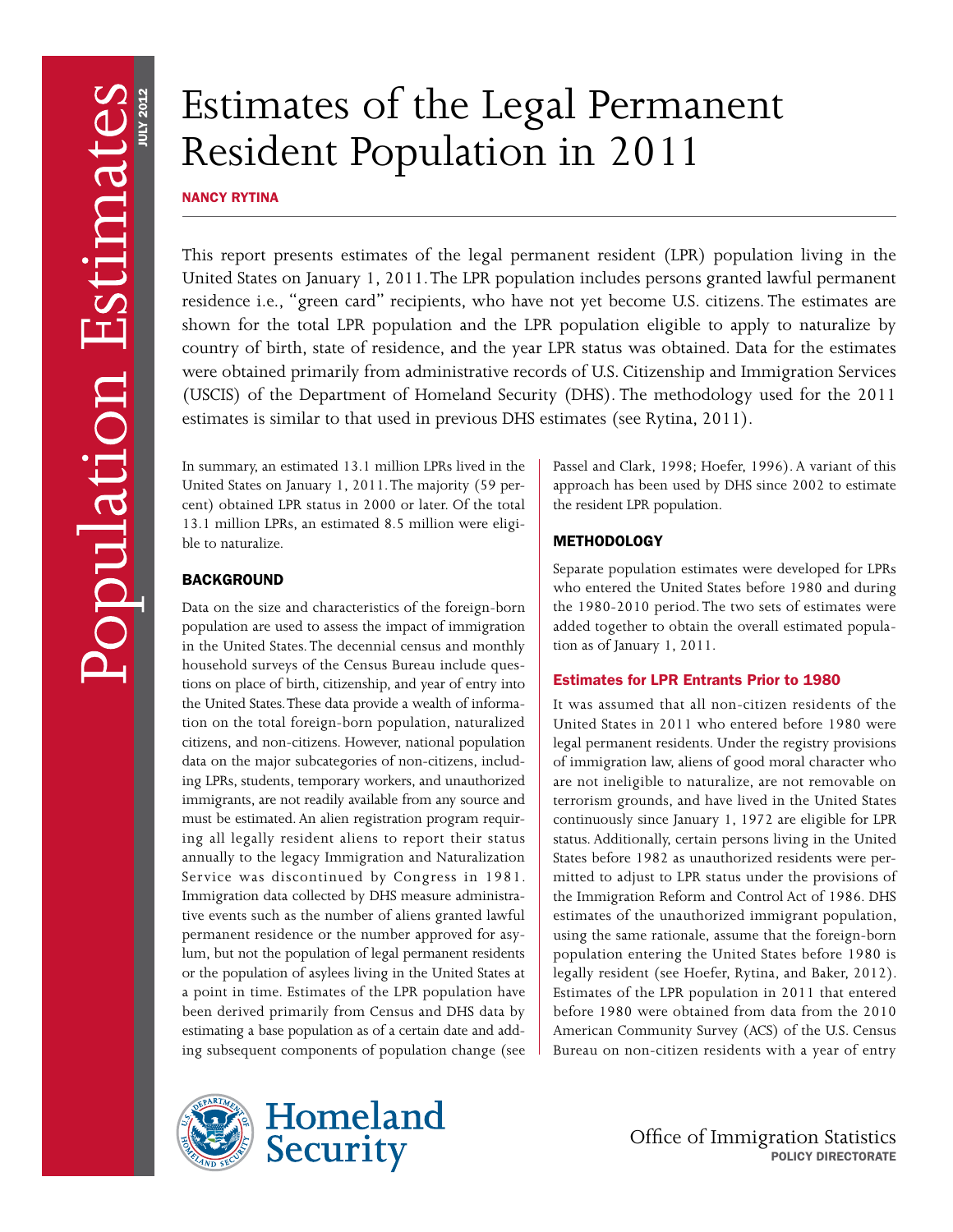prior to 1980. The ACS data were tabulated by year of entry (assumed to be the year that LPR status was obtained), country of birth, and state of residence.

# Estimates for LPR Entrants from 1980 through 2010

Data on LPRs who entered the United States between January 1980 and December 2010 were obtained from case tracking systems of USCIS that contain information from applications for LPR status. Aliens living outside the United States use either the *Application for Immigrant Visa and Alien Registration* (DS-230) or the *Electronic Application for Immigrant Visa and Alien Registration* (DS-260) of the U.S. Department of State. DS-230 or DS-260 applicants who subsequently become LPRs are known as "new arrivals." Aliens already living in the United States use the *Application to Adjust Status to Permanent Residence* (I-485). I-485 applicants who become LPRs are referred to as "adjustments of status." Information on the naturalization of LPRs comes from the *Application for Naturalization* (N-400). The N-400 application is used by persons aged 18 years and over. Basic applicant information maintained in the case tracking systems includes alien identification number (A-number), date of birth, country of birth, gender, U.S. address, date LPR status or naturalization was obtained, and category of admission for LPR status.

Records for LPR entrants from January 1980 through December 2010 were matched by A-number with naturalization records for the same time period in order to exclude LPRs who subsequently naturalized. Approximately 100,000 LPR records from 2001–2010 not previously included in LPR population estimates because of late or delayed record keying were also added. Several adjustments were then made to reduce the aggregated total of 1980–2010 LPRs to a 2011 LPR population of 1980–2010 entrants. The adjustments for emigration and mortality are methodologically the same as those used in DHS unauthorized immigrant population estimates. An adjustment for derivative citizenship is unique to the LPR population estimates.

LPRs who entered the United States before 1980 were excluded as these persons were counted in the pre-1980 entrant population from the ACS. The date of entry for "new arrival" LPRs is the date of approval for LPR status. For "adjustment of status" LPRs, however, the entry date is usually not recorded directly so the year of last entry prior to adjustment of status was selected as an approximation. Year of last entry was imputed where missing (approximately 40 percent of adjustment of status records during 1998–2005) using category of admission, year of LPR adjustment, and known last entry date. Additional adjustments, described below, were made for LPR children who had derived citizenship, mortality, and emigration.

*Derivative Citizenship.* Most LPRs become U.S. citizens by applying for naturalization (using the N-400 form) when they are at least 18 years old. Some LPRs, however, become U.S. citizens by deriving citizenship upon the naturalization of a parent and may, but are not required to, apply for a certificate of citizenship (using Form N-600). The number of LPRs deriving citizenship was estimated from applications filed for certificate of citizenship from 1980

through 2010. This approach, like its predecessor,<sup>1</sup> produces a conservative estimate of derivative citizenship but was adopted because it is straightforward and produces a slightly larger and presumably more accurate estimate for recent years.

*Mortality.* LPRs were survived to 2011 by age (when LPR status was obtained) and gender using mortality rates by age and sex from 1999–2001 life tables (Arias et al., 2008). The median age of foreign nationals at the time they become LPRs is about 31 years (Monger and Yankay, 2012). As a result, mortality has very little impact on the estimates for recent LPRs but a greater impact for those who became LPRs during the 1980s.

*Emigration.* Most observers agree that a sizable number of LPRs emigrate from the United States. The U.S. government has not collected official statistics since 1957. National data that directly measure emigration do not exist. This report uses an average annual rate of emigration of approximately 1 percent based on estimates for the foreign-born population from Census data (Ahmed and Robinson, 1994). The rates vary by years of residence in the United States and naturalization status. (LPRs who subsequently naturalized were not considered at risk of emigration until after becoming citizens). LPRs who entered the United States as asylees and refugees were assumed not to emigrate.

After adjusting for derivative citizenship, mortality, and emigration, estimates for 1980–2010 entrants were tabulated by the year LPR status was obtained, country of birth, and state of residence. The use of state of residence provided on the application for permanent residence ignores subsequent internal migration and affects the state-level estimates to the extent that migration to and from each state is not the same.

# LPR Population Eligible to Naturalize

LPRs are eligible to apply for naturalization after meeting U.S. residency and other requirements. This report estimates the LPR population eligible to naturalize based on residence requirements using class of admission and the year LPR status was obtained. Most LPRs are required to meet a five-year residency requirement for naturalization. Spouses of U.S. citizens are eligible to apply in three years. There are several other exceptions to the five-year residency requirement, most of which affect small numbers of immigrants.

It was assumed that all LPRs are required to meet a five-year residency requirement except for those whose permanent resident status was as a spouse of a U.S. citizen. Certain categories of immigrants receive credit for the period prior to the actual grant of lawful permanent resident status. The credited time or earlier dates are not included in the LPR records used for this analysis and must be estimated. Asylees are credited one year in asylum status toward lawful permanent resident status. Asylees were therefore assumed eligible to naturalize four years after approval of the adjustment of status application.

<sup>&</sup>lt;sup>1</sup> For LPR population estimates for years prior to 2009, OIS assumed that the cumulative "citizenship" rate (derivative citizenship plus naturalization) for persons who were under 16 years of age when they became LPRs was the same as the rate for persons who were 16 years of age when obtaining LPR status.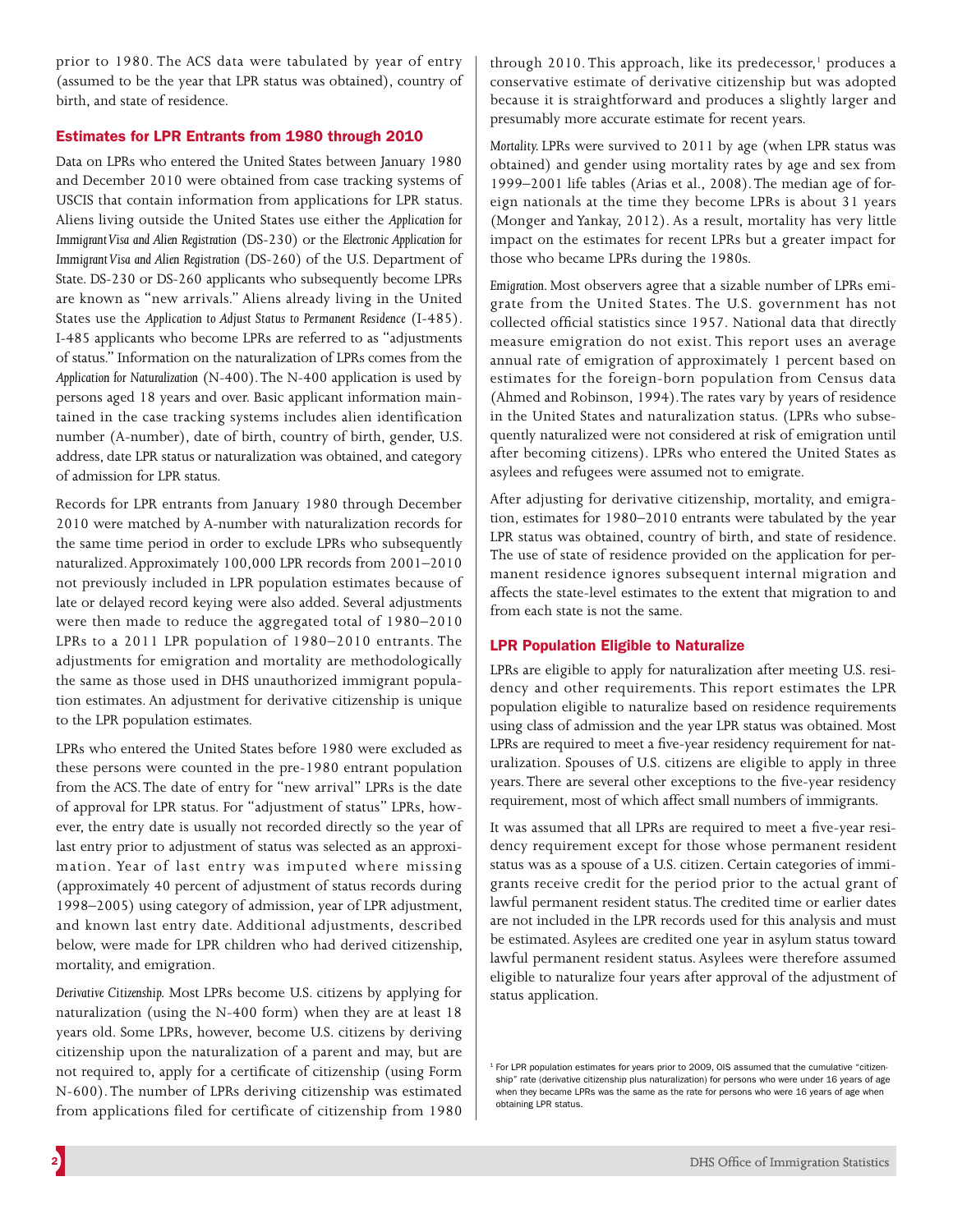Immigrants adjusting to LPR status as refugees, Lautenberg parolees, or through cancellation of removal also receive credit for residence in the United States prior to the actual grant of lawful permanent residence based, respectively, on the date of entry into the United States as a refugee, the date of parole, and the date of cancellation of removal. It was assumed that two years elapse between the earlier dates and the date of approval of the application for permanent residence so that these LPRs are eligible to apply for naturalization approximately three years after approval of their application for adjustment.

# FINDINGS

## **Overview**

An estimated 13.1 million legal permanent residents (LPRs) were living in the United States on January 1, 2011 (see Table 1). Of the 13.1 million, an estimated 8.5 million were eligible to naturalize. Between January 2010 and 2011, the total LPR population and LPR population eligible to naturalize increased by 3.3 percent and 5.7 percent, respectively. Over the long term, the size of the LPR population changes slowly because increases in the number of persons becoming LPRs each year are offset by persons naturalizing.

## Table 1.

#### Size of the Legal Permanent Resident Population

| <b>Legal permanent residents</b> | 2009       | 2010       | 2011       |
|----------------------------------|------------|------------|------------|
| Total.                           | 12.450.000 | 12.650.000 | 13.070.000 |
| Eligible to naturalize           | 7.870.000  | 8.070.000  | 8.530.000  |
| Not eligible to naturalize       | 4.590.000  | 4.580.000  | 4.540.000  |

Notes: Detail may not sum to totals because of rounding. Source: U.S. Department of Homeland Security.

*Components.* The entries in Table 2 show the contribution of each data source and adjustment to the final estimated LPR population in 2011. According to USCIS administrative records, 26.3 million foreign nationals obtained LPR status between 1980 and 2010. By the end of 2010, an estimated 10.1 million (39 percent) had naturalized; 1.3 million (5 percent) had derived citizenship before becoming 18 years old; and 3.4 million (13 percent) had died or emigrated. An estimated 4.5 million LPRs had not met the residency requirement for naturalization, leaving 8.5 million LPRs eligible to apply to naturalize in 2011.

#### Table 2.

# Components of the Legal Permanent Resident Population: 2011

| Category |                                                    | <b>Number</b> |
|----------|----------------------------------------------------|---------------|
|          | LPR status obtained between 1980–2010              | 26,310,000    |
| minus    | Naturalizations $1980 - 2010$                      | 10,140,000    |
| minus    | Derivative citizenship 1980-2010.                  | 1,290,000     |
| minus    | Emigration and mortality $1980 - 2010$             | 3,360,000     |
| equals   | LPRs survived to $1/1/2011$                        | 11,520,000    |
| plus     | LPR status obtained prior to 1980 (ACS)            | 1.550.000     |
| equals   | Estimated LPR population as of $1/1/2011$          | 13,070,000    |
| minus    | LPRs not eligible to naturalize as of $1/1/2011$   | 4.540.000     |
| equals   | Estimated LPR population eligible to naturalize as |               |
|          | of $1/1/2011$                                      | 8.530,000     |

Note: Detail may not sum to totals because of rounding.

Source: U.S. Department of Homeland Security.

*Error.* The major sources of error in the estimates are the assumptions made about emigration, mortality, and derivative citizenship. Errors in the estimate of these components affect the 1980–2010 entrants portion of the 2011 LPR estimate. The estimates derived from the 2010 ACS for LPRs entering before 1980 are subject to both sampling and nonsampling error. The estimated margin of error at the 90 percent confidence level for the 1.6 million estimate is less than plus or minus 0.1 million (U.S. Bureau of the Census, 2011). Estimates by country of birth and state of residence are based on smaller numbers of observations and are affected more by sampling error. Major sources of non-sampling error include possible misreporting of citizenship status and year of entry by ACS respondents.

## Year LPR Status Obtained

Forty-three percent of LPRs in the United States in 2011 obtained permanent residence in 2005 or later (see Table 3). Thirty-seven percent gained LPR status between 1990 and 2004, and 20 percent became LPRs before 1990.

### Table 3.

| Year LPR Status Obtained for the Legal Permanent Resident |  |
|-----------------------------------------------------------|--|
| Population: 2011                                          |  |

|                 | All legal permanent<br>residents |                | <b>Legal permanent residents</b><br>eligible to naturalize |                |
|-----------------|----------------------------------|----------------|------------------------------------------------------------|----------------|
| Year            | <b>Number</b>                    | <b>Percent</b> | <b>Number</b>                                              | <b>Percent</b> |
| Total. $\ldots$ | 13,070,000                       | 100.0          | 8,530,000                                                  | 100.0          |
| Before 1960     | 170.000                          | 1.3            | 170.000                                                    | 2.0            |
| $1960 - 1969$   | 390,000                          | 3.0            | 390,000                                                    | 4.6            |
| $1970 - 1979$   | 990.000                          | 7.6            | 990.000                                                    | 11.6           |
| $1980 - 1989$   | 1.090.000                        | 8.3            | 1.090.000                                                  | 12.8           |
| $1990 - 1999$   | 2.700.000                        | 20.6           | 2.610.000                                                  | 30.6           |
| $2000 - 2004$   | 2.140.000                        | 16.4           | 1.900.000                                                  | 22.3           |
| $2005 - 2007$   | 2.630.000                        | 20.2           | 1.380.000                                                  | 16.1           |
| $2008 - 2010$   | 2.950.000                        | 22.6           | Ω                                                          | 0.0            |

Note: Detail may not sum to totals because of rounding.

Source: U.S. Department of Homeland Security.

# Country of Birth

Mexico was the leading country of origin of the LPR population in 2011 (see Table 4). An estimated 3.3 million or 25 percent of LPRs came from Mexico. The next leading source countries were China (0.6 million) and the Philippines (0.6 million), followed by India (0.5 million) and the Dominican Republic (0.5 million). Fortytwo percent of LPRs in 2011 were born in one of these five countries. The 10 leading countries of origin, which also include Cuba, Vietnam, El Salvador, Canada, and the United Kingdom, represented 55 percent of the LPR population.

The leading countries of origin of the LPR population eligible to apply to naturalize are similar to those for the total LPR population. Differences in rankings tend to reflect either country of origin variation in the propensity to naturalize or changes in LPR flows and naturalization eligibility.

## State of Residence

The data in Table 5 show the estimated LPR population for the leading states of residence. Because the data for most of the population are based on residence at the time LPR status was obtained,